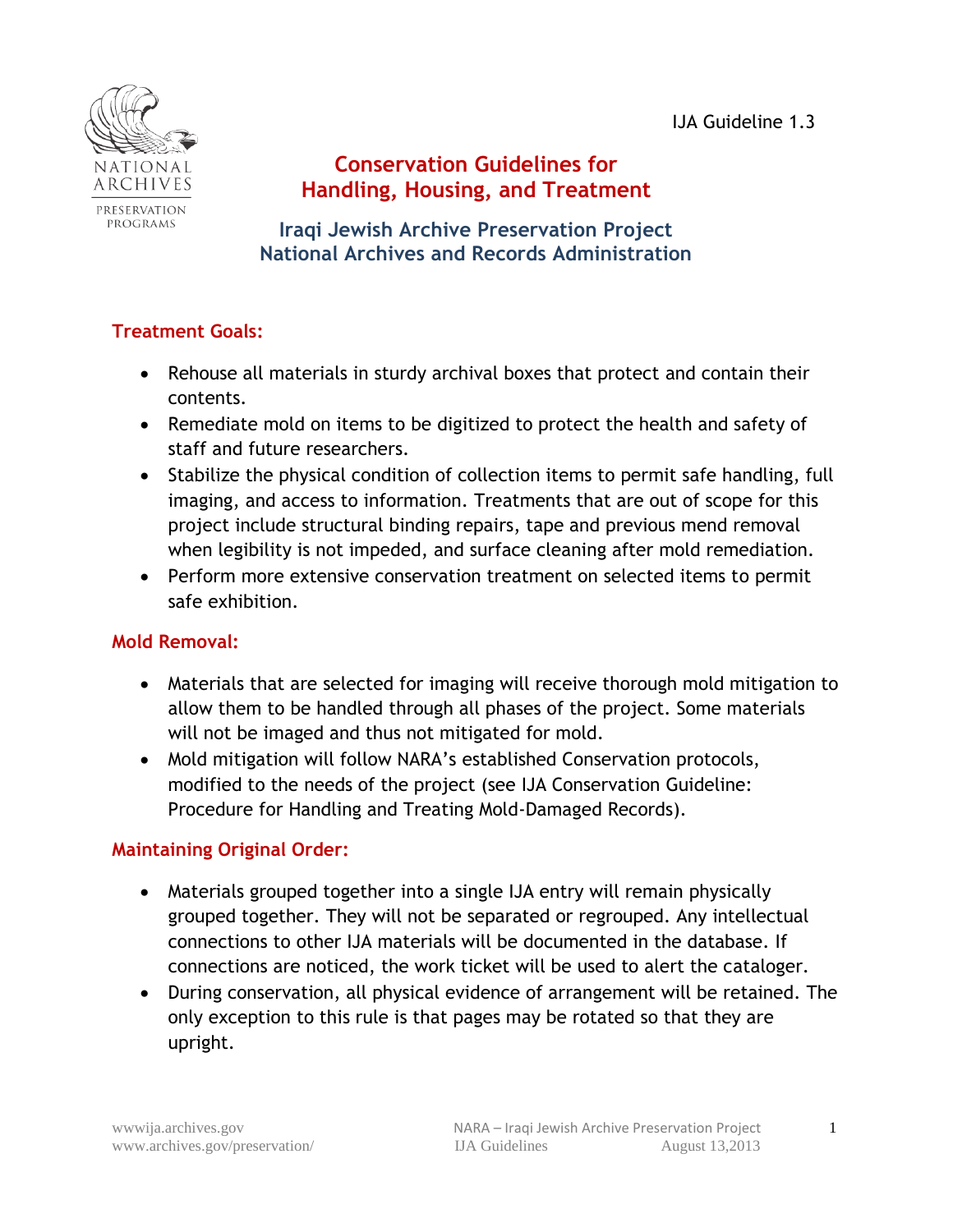#### **Holdings Maintenance for Archival Materials:**

- New, preservation-quality folders will be labeled with their IJA entry number printed on a NARA-approved pressure-sensitive adhesive label in the top right hand corner. If one IJA entry needs more than one folder, the folders will be labeled "IJA  $# 1$  of 3", "IJA  $# 2$  of 3", and "IJA  $# 3$  of 3". The first folder of a sequence will receive the adhesive IJA# label; subsequent folders will be labeled in pencil.
- Original fasteners (staples, pins, paperclips) that could cause damage will be removed and replaced with a strip of Permalife barrier paper and a new, stainless steel paper clip in order to retain original groupings. This method will be used to associate letters and their envelopes or other original groupings. Removed fasteners (e.g. string ties, metal clips) that hold together entire IJA entries do not need to be replaced with a new fastener.
- Ring binders are generally rusty, moldy, and distorted. They will be disassembled and the binder disposed of following NARA practice. Such entries will be indicated as "disbound/disassembled" in the database. Severely degraded folders will also be disposed of following NARA practice. Before disposal, unique information, such as titles and annotations, on the damaged ring binders and folders will be reproduced with a preservation photocopy. The photocopy will remain with the materials in the new file folders. If it is not possible to capture the unique information in this way, the original enclosures will be mold remediated and retained.
- For unstable photocopies where the media immediately flakes off the page an attempt will be made to capture the information with a preservation photocopy. Depending on the condition, the original will either be retained in its original location, or referred for disposal. The photocopy will include the phrase "Copy made at United States National Archives."
- If duplicate pages are noticed during mold remediation, they will be placed in polyethylene bags and retained in their file location. They will not be mold remediated or imaged.

## **Retaining Associated Fragments or Parts**:

 As a result of the flooding and subsequent drying attempts, thousands of paper fragments separated from their original locations and spread throughout the collection. When fragments are found with an IJA entry, they will be retained, but not always imaged. Small unrelated fragments will be gathered in a polyethylene bag and kept with the entry, but not mold remediated or imaged. When fragments with text are larger or when they appear to be related, they will be retained and imaged in place.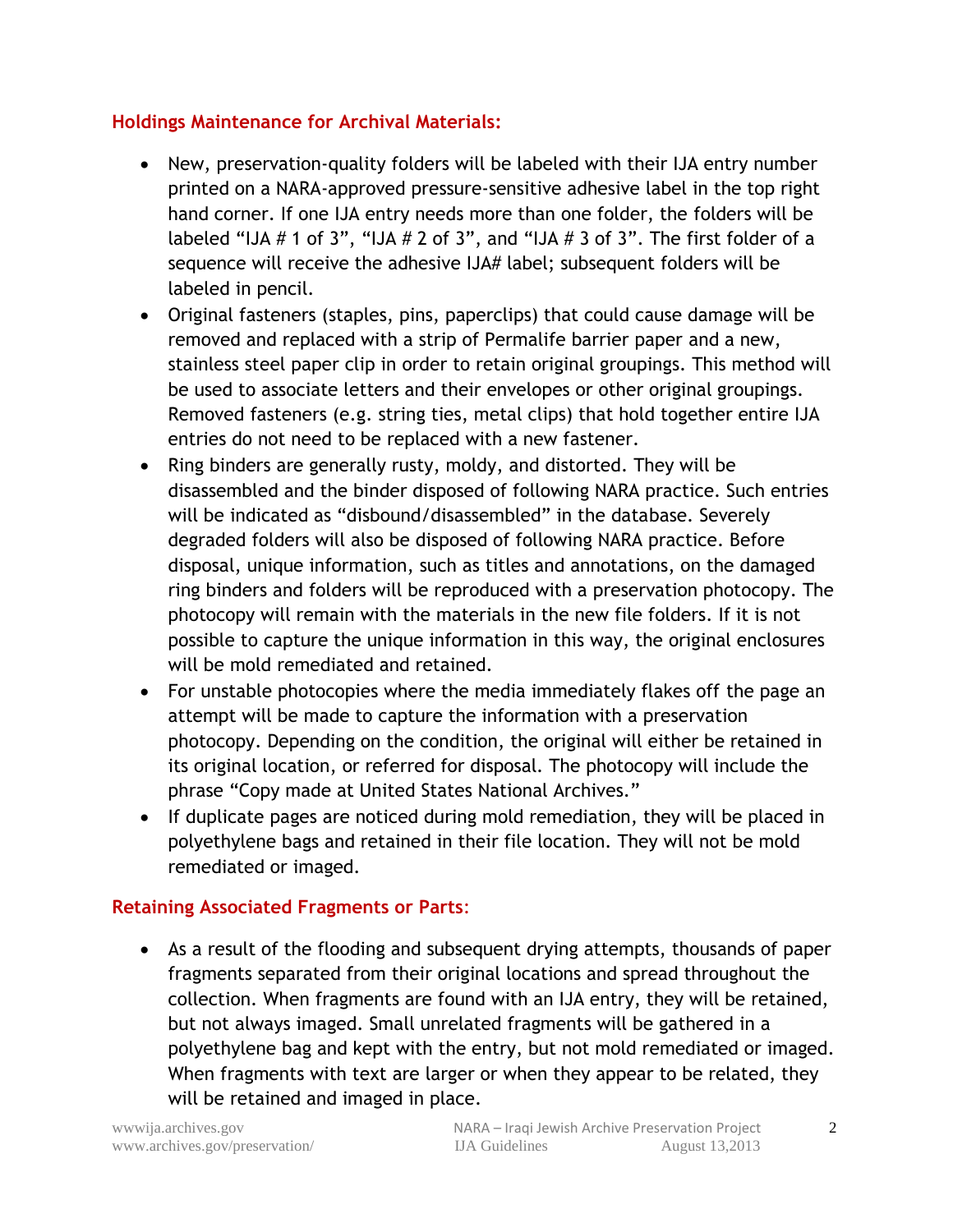- Revenue stamps are frequently found in the collection and are almost always detached as a result of exposure to water. During mold removal, stamps will be reattached in their original position with methylcellulose. If the original position is not apparent, the stamps will be retained in polyester sleeves in their approximate location.
- Photographs will be treated according NARA's established Conservation protocols, modified to the needs of the project (see IJA Conservation Guideline: Conservation Treatment of Photographs).

## **Unblocking:**

 For materials that are selected for imaging, an attempt will be made to separate all the pages to allow imaging. Mechanical methods will be attempted first (spatula, palette knife, bonefolder), followed by aqueous treatment as time permits.

## **Flattening Distorted Pages:**

- Flattening methods will be carried out to facilitate imaging and full information capture. Since the glass cover on the copy stand will flatten most pages to an acceptable depth of field, conservation treatment will address text that is obscured by complex folds.
- The following flattening methods will be used, depending on the condition and format of the materials:
	- o pressing between blotters under weight, dry
	- o reshaping in book press, dry
	- o local humidification to relax creases
	- o damp blotter or Tek-wipe interleaving of bound volumes
	- o Tyvek humidification pack or humidity chamber followed by blotter drying
- Slow humidification methods that could reactivate existing mold will be avoided.

## **Mending / Tear Stabilization:**

- Mending will be carried out to facilitate imaging on the following:
	- o Tears that make the record vulnerable to further damage during handling or which would distract from the appearance of the page.
	- o Pages torn in two or more pieces.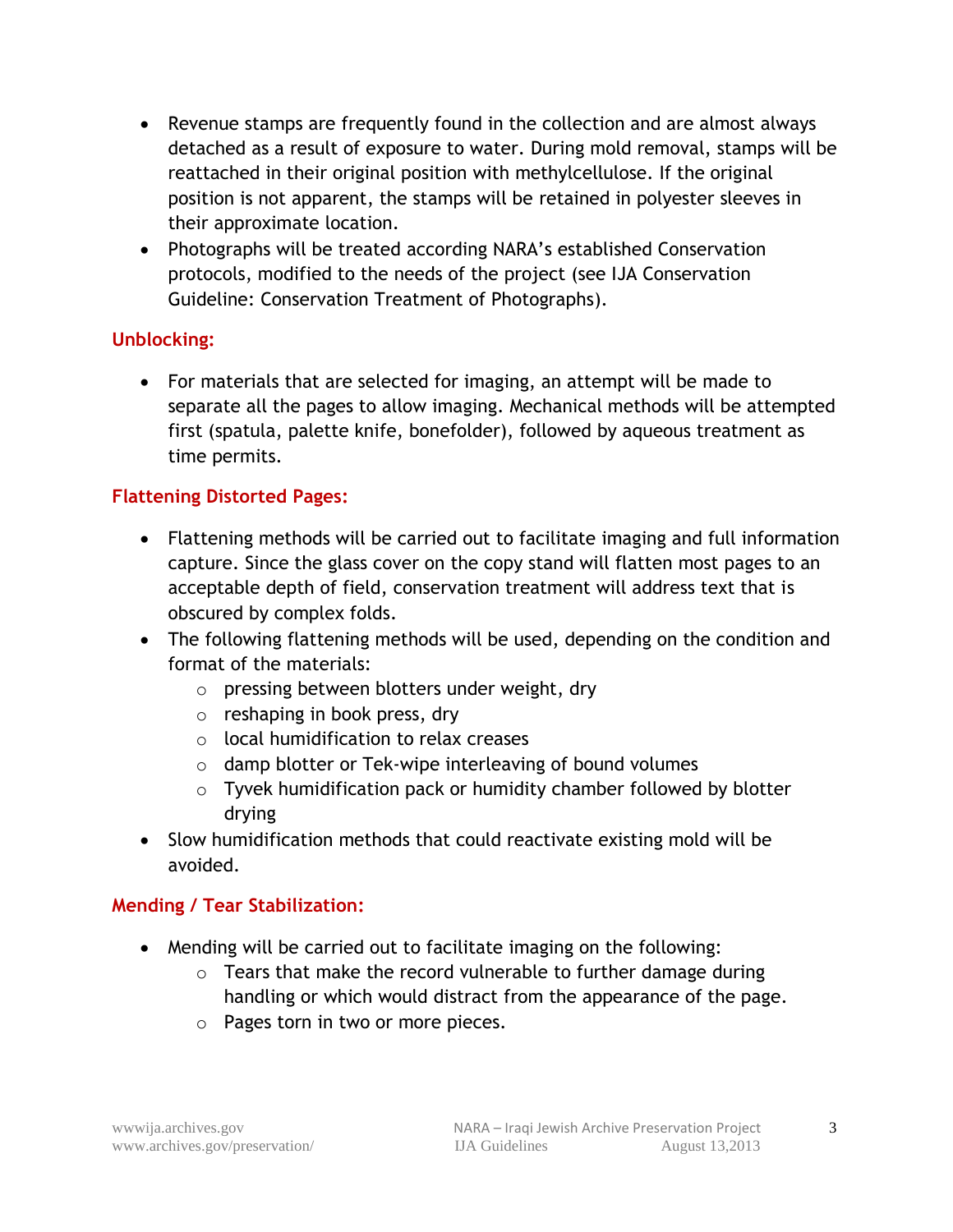## **Mending methods include:**

- Long fiber, conservation-quality mending papers, such as Hiromi MMN-1 Tengucho, and with stable, water-reversible adhesives, such as wheat starch paste or methylcellulose.
- Long fiber, conservation-quality mending papers with stable, heat or solventset adhesives, such as Crompton Coated Tissue.
- Mending will be in response to the vulnerability of the paper to damage. Fragile paper will generally require more reinforcement, but with more delicate materials. Mending paper will be toned with dilute acrylic paints, not to perfectly match the original's tone but to avoid a stark contrast during imaging.
- The following alternatives or modifications to mending can be used when appropriate:
	- o Polyester, sealed on one or two sides, to stabilize torn or molddeteriorated paper. This is the preferred method for loose sheets when the tears do not affect text.
	- o Full linings with heat-set tissue instead of individually shaped mends.

#### **Mending Bound Volumes:**

- All tears that cross or threaten text will be mended. Small edge tears may not be mended if the paper is otherwise stable. Outermost leaves and the title page are generally more vulnerable to damage and may require close attention to small tears.
- When books cannot be handled safely at the camera or fully imaged due to a combination of brittle paper and binding structure, tight bindings may be loosened by removing staples and/or selectively cutting sewing threads. This will be documented in the Other Treatment field in the database and, if appropriate, with pre-treatment photographs uploaded to the database. The goal is to allow the book to open to at least 95-100 degrees in the cradle at the camera.
- Stiff leather sewing supports may be slipped out of oversewing and retained separately with the book to prevent damage to book pages.

## **Mending Flat Paper:**

 Archival documents frequently present the opportunity to mend on the blank verso with a thicker, stronger tissue than would be used over text. In this situation it is acceptable to mend with large patches of tissue or pre-cut strips, rather than individually shaped mends. Strips should not overlap.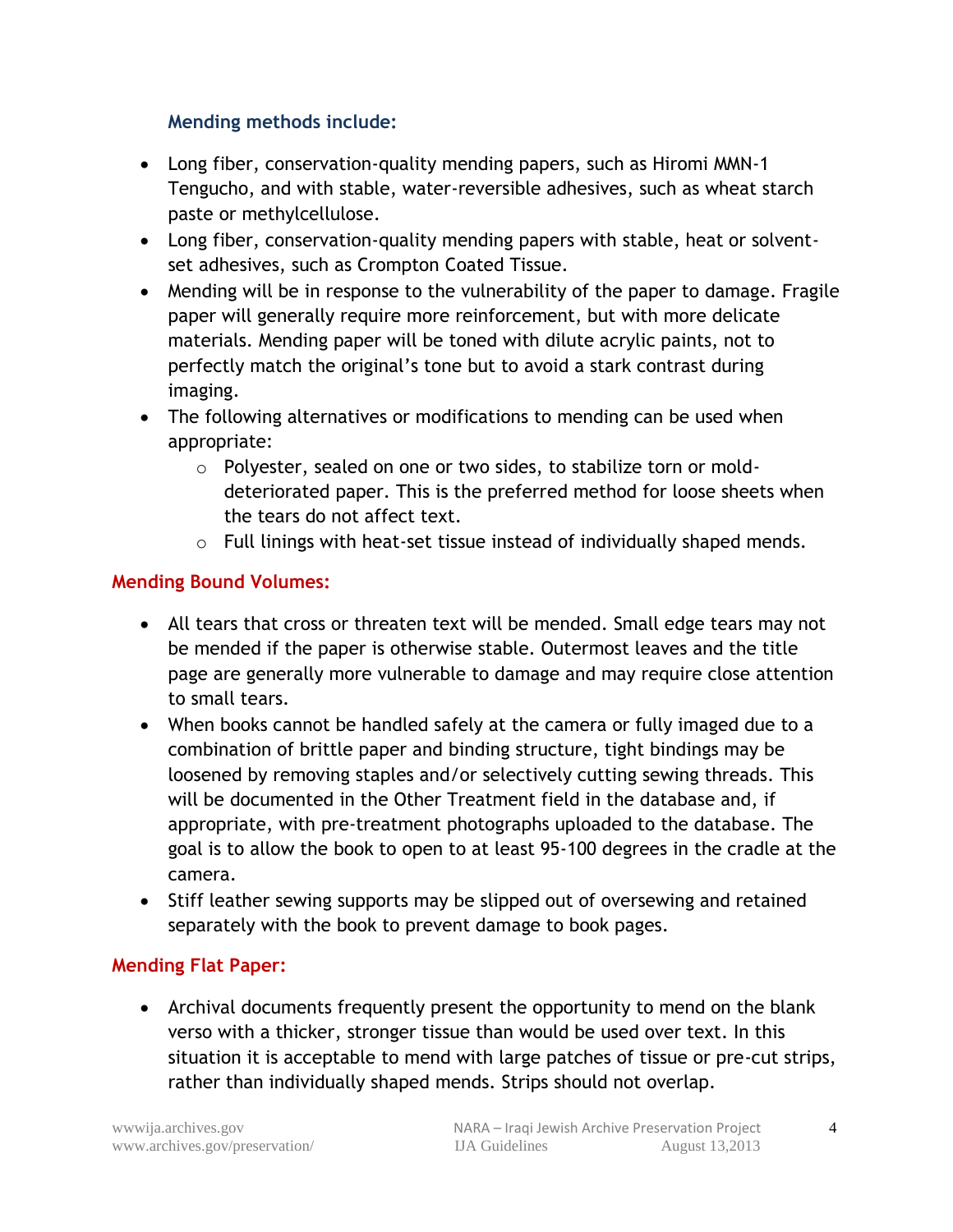- Untoned heat-set tissue is acceptable for slightly off-white paper, but toned mends are preferred for darker papers. The legibility of the text is the most important element to retain; care will be taken when selecting the tone and opacity of tissue to not impede legibility.
- For large brittle newspapers, it may be acceptable to flatten and realign tears, but not mend them.

#### **Other Treatment:**

 Treatments that deviate from the protocols above will be documented at the item level in the Other Treatment field in the database and, if appropriate, with pre-treatment photographs uploaded to the database.

#### **Exhibition Treatment / Major Item Treatment:**

 A small number of items chosen for exhibition or which are determined to have high intrinsic/artifactual value will receive more extensive treatment. Treatment will be in consultation with the exhibition curator and with senior staff with the IJA project, specifically to discuss how much the appearance of the object may or may not change during treatment and how much evidence of damage to retain. The methods used will be consistent with the AIC *Code of Ethics* and *Guidelines for Practice*.

#### **Rehousing:**

- All the materials in the IJA will be rehoused in preservation-quality folders and/or boxes, depending on format. The housings will:
	- o Be custom-sized created with a KaseMake boxmaking machine. These come in various box styles and could include interior foam, board, or paper spacers.
	- o Use standard legal-size size bond and Permalife folders, polyester sleeves, and document boxes. Where necessary, additional standard folder sizes will be used for drop-front flat storage of oversized items.
	- $\circ$  Not be improved when items are determined to have been adequately rehoused (e.g. tiks).
- In order to allow boxes to be shelved in reasonable order at the end of the project, the following actions will be undertaken:
	- o A single IJA entry will generally be housed in its own custom-sized box, folder, or series of folders.
	- o When a single IJA entry contains objects of very different size, it may be split it into several different-sized boxes.